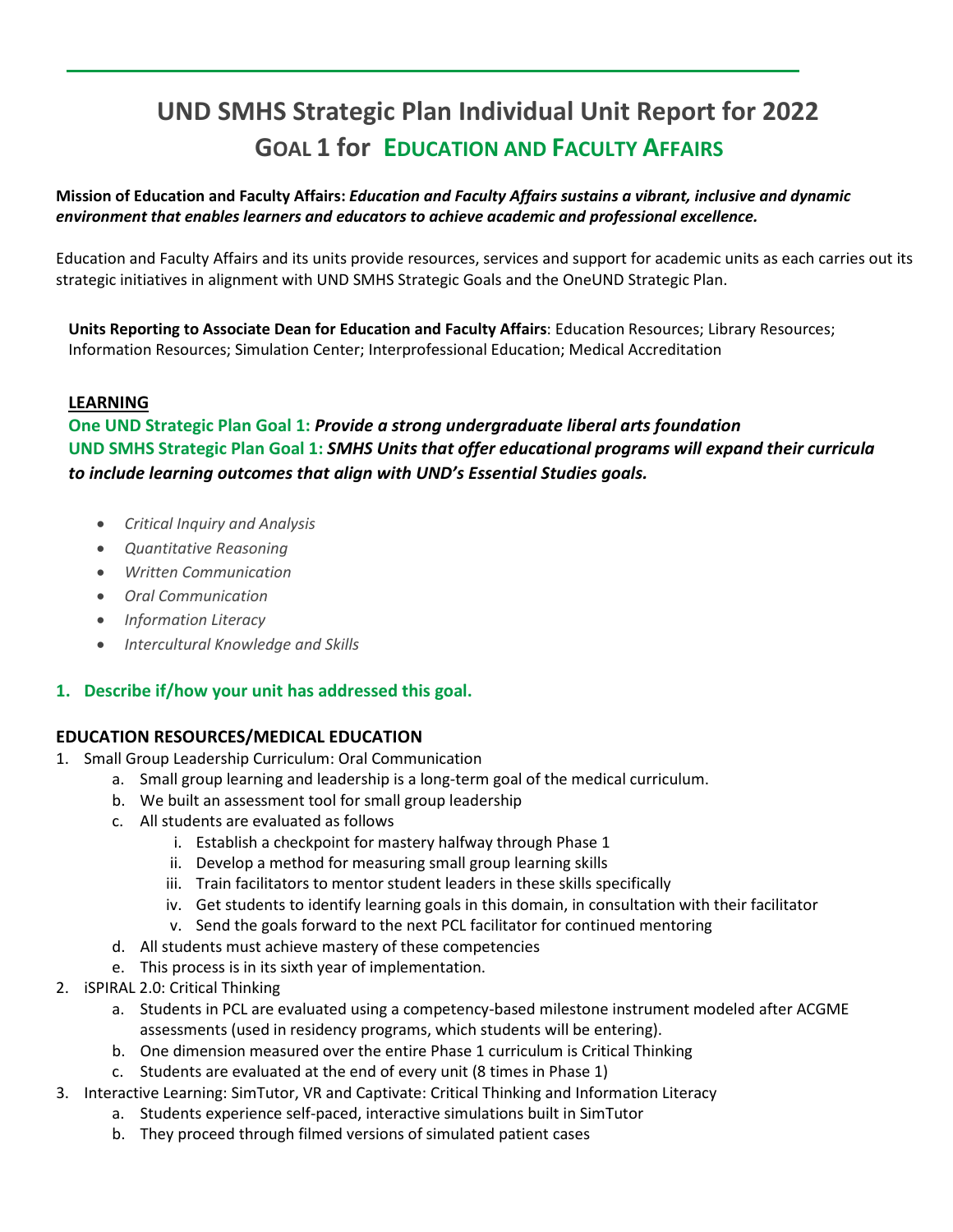- c. They are tested on their ability to detect errors, gather patient data, diagnose problems, and proscribe treatment
- d. We have provided and coordinated training for Medical Lab Sciences faculty to develop modules for their labs and as stand-alone curriculum to teach professionalism.
- e. Students have complete the Epipen online, ineractive asynchronous training built in Adobe Captivate as a required part of the curriculum for the last three years. This module will be recreated in SimTutor this year.
- f. We plan to purchase 360-degree video cameras to create video for SimTutor and Virtual Reality software to let students "explore" virtual worlds while learning from them
- g. We are outfitting a video and audio production studio for faculty to create media assets to be used in interactive, asynchronous learning modules
- 4. Teaching Medicine: Critical Thinking
	- a. We have input multiple PCL patient cases into a tool called "Teaching Medicine"
	- b. Students work individually on a case to identify key information, formulate diagnosis lists, evaluate (promote, demote) diagnoses based on new data, order tests, interpret results, and make a final determination in a patient case.

Curriculum 2.0 started in July, 2021 and this further emphasized all the Essential Studies learning outcomes. Select, brief examples of how we meet these goals below:

- 1) Taught and assessed through professor rounds, family connection exercise during required family medicine clerkship, and through selected EPA's in the 4th year acting internship.
- 2) Taught and assessed through patient-centered learning, and team-based learning small groups and patient interviewing
- 3) Students to be offered opportunities for advanced oral communication about research

Of most recent interest, is the tremendous advance in Library Resources (AccessMedicine update) that will make tremendous impact on both the program and the students. Due to the concurrent preparation for accreditation, more data than usual have been collected and analyzed. Tremendous changes have been implemented as both response to this feedback and the curriculum revision.

# **INTERPROFESSIONAL EDUCATION**

Interprofessional Education (IPE/C, interprofessional education/collaboration) was elevated to one of the 8 domains (Domain 7). As outlined in 2020, efforts resulted in the development of compliant program objectives by the Director and Assistant Director of Interprofessional Education that align with the core competencies of Domain 7 and the national standard **[Core Competencies for Interprofessional Collaborative Practice:](https://nebula.wsimg.com/2f68a39520b03336b41038c370497473?AccessKeyId=DC06780E69ED19E2B3A5&disposition=0&alloworigin=1) 2016 Update**. These new objectives were written with the need to specifically address promotion and assessment of effective oral and written communication, critical inquiry and analysis, quantitative reasoning, problem solving, information literacy, and intercultural knowledge and skills in mind. That remains true, but due to the pandemic and new curriculum implementation, some of our rollout of other IPE, specifically the competency checklist/point system/badging (the identify and capture) portfolio recommendations was delayed for AY 2021-22, with plans for rollout in AY 2022-23. We have had very good success with the PharmD/MD match program, now in its third year, as this stayed on track virtually.

# **OFFICE OF MEDICAL PROGRAM ACCREDITATION AND QUALITY IMPROVEMENT**

The medical education program's accrediting body, the Liaison Committee on Medical Education (LCME), sets the expectation of what is considered the appropriate educational content of the curriculum of medical programs leading to the MD degree. Educational topics that relate to the UND Essential Study Goals (ESGs) are identified among the curriculum content expectation of the LCME. The LCME publication, "Functions and Structures of a Medical School" defines the standards and elements in which medical programs are to demonstrate compliance in order to receive accreditation.

The following elements found in that document correspond to the UND ESGs: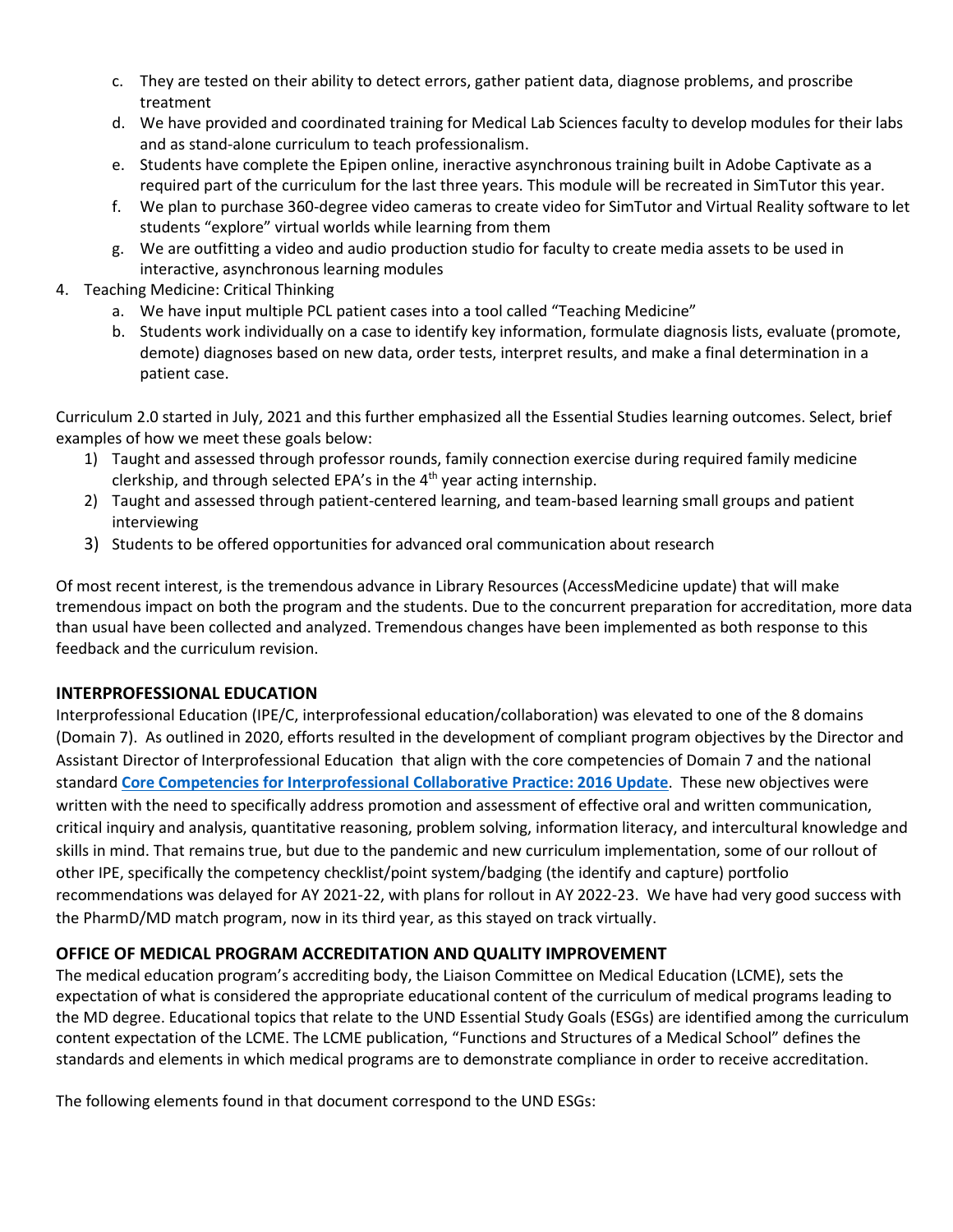*Oral Communication:* (Element 7.8 Communication Sills) The faculty of a medical school ensure that the medical curriculum includes specific instruction in communication skills as they relate to communication with patients and their families, colleagues, and other health professionals.

*Critical Inquiry and Analysis:* (Element 7.4 Critical Judgment/Problem Solving Skills) The faculty of a medical school ensure that the medical curriculum incorporates the fundamental principles of medicine, provides opportunities for medical students to acquire skills of critical judgment based on evidence and experience, and develops medical students' ability to use those principles and skills effectively in solving problems of health and disease.

*Quantitative Reasoning:* (Element 7.3 Scientific Method/ Translational and Clinical Research) The faculty of a medical school ensure that the medical curriculum includes instruction in the scientific method and in the basic scientific and ethical principles of clinical and translational research, including the ways in which such research is conducted, evaluated, explained to patients, and applied to patient care.

*Intercultural Knowledge and Skills:* (Element 7.6 Cultural Competence and Health Care Disparities) The faculty of a medical school ensure that the medical curriculum provides opportunities for medical students to learn to recognize and appropriately address biases in themselves, in others, and in the health care delivery process. The medical curriculum includes content regarding the following:

- The diverse manner in which people perceive health and illness and respond to various symptoms, diseases, and treatments
- The basic principles of culturally competent health care
- Recognition of the impact of disparities in health care on all populations and potential methods to eliminate health care disparities
- The knowledge, skills, and core professional attributes needed to provide effective care in a multidimensional and diverse society

*Information Literacy:* (Element 6.3 Self Directed and Life Long Learning) The faculty of a medical school ensure that the medical curriculum includes self-directed learning experiences and unscheduled time to allow medical students to develop the skills of lifelong learning. Self-directed learning involves medical students' self-assessment of learning needs; independent identification, analysis, and synthesis of relevant information; appraisal of the credibility of information sources; and feedback on these skills.

*Intercultural Knowledge and Skills:* (Element 7.6 Cultural Competence and Health Care Disparities) The faculty of a medical school ensure that the medical curriculum provides opportunities for medical students to learn to recognize and appropriately address biases in themselves, in others, and in the health care delivery process. The medical curriculum includes content regarding the following:

- The diverse manner in which people perceive health and illness and respond to various symptoms, diseases, and treatments
- The basic principles of culturally competent health care
- Recognition of the impact of disparities in health care on all populations and potential methods to eliminate health care disparities
- The knowledge, skills, and core professional attributes needed to provide effective care in a multidimensional and diverse society

# **SIMULATION**

Incorporation of Clinical Reasoning in Y2 instruction and testing. Class sessions, on-line practice sessions, end-of-block summative assessment using TeachingMedicine.com.

Students complete exams on Standardized Patients, document their History & Physical, record a 5-minute case oral presentation all receiving formative constructive feedback.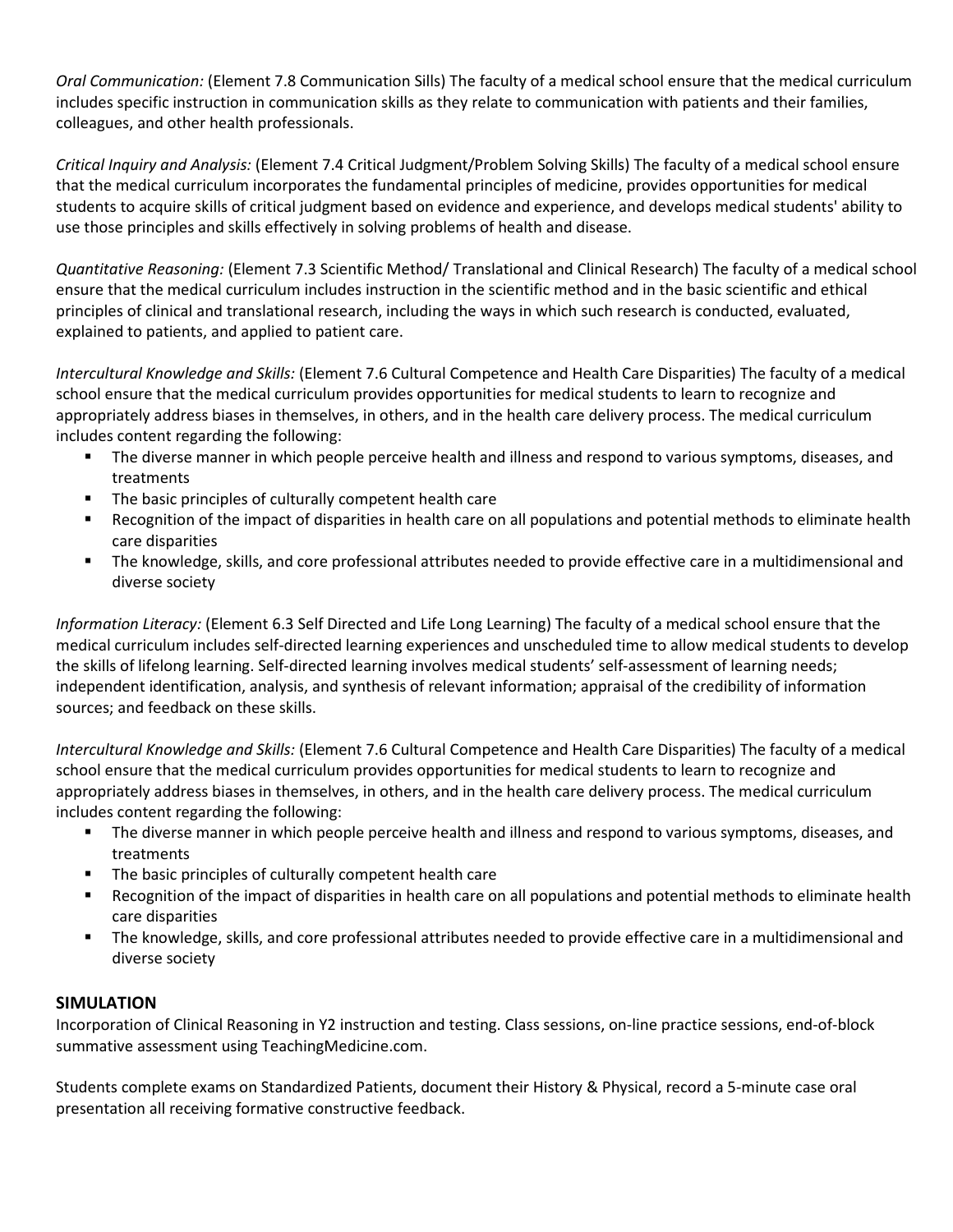Interprofessional Simulations with NDSU Pharmacy, UND Nursing, PT, OT, Social Work, Med School including telemedicine component and with students of diverse intercultural backgrounds.

# **LIBRARY RESOURCES**

Librarians continue to work on an inwardly-focused examination of the core information literacy and critical thinking competencies that will to be incorporated across departmental curricula. This project has involved consulting multiple frameworks and theories of information literacy and critical thinking. The end product will be a sequenced information literacy program that can be customized with specialized tools and skills by each liaison librarian to fit the needs of their departments.

In parallel to this research and planning, librarians continue to build collaboration with departments and individual faculty members. This has resulted in increased student instruction and presentations by librarians that are focused and relevant to current academic work.

# **INFORMATION RESOURCES**

Information Resources supports units with educational programs in carrying out educational goals but does not offer education program curriculum with learning outcomes that align with UND's Essential Studies goals.

# **2. Describe how your efforts are measured/assessed.**

# **EDUCATION RESOURCES/MEDICAL EDUCATION**

- 1. Small Group Leadership
	- a. Small Group Leadership Form (available upon request)
	- b. Administered by trained facilitators during PCL
- 2. iSPIRAL 2.0
	- a. A competency-based milestone assessment rubric
- 3. Interactive Learning: SimTutor, VR and Captivate
	- a. Student ratings of experience
	- b. Built-in assessment of learning
- 4. Teaching Medicine
	- a. Comprehensive student assessment dashboard to allow for data mining of entire pattern of choices and responses compared to expert performance.

Metrics of achievement of learning goals by medical students include # of students who complete the EPA without attaining the designated level of competence, # of students with successful assessment evaluations in patient-centered learning and team-based learning and # of students with successful clinical skills assessment scores, and # of students presenting poster, platform or workshop presentations at regional, national and international meetings

# **INTERPROFESSIONAL EDUCATION**

There are currently several IPE/C required activities for all medical students, all rich in IPE/C experiences.

- 1. Interprofessional Health Care Course- A 1-credit classroom experience for 8 professions, including medical students. Small group facilitators within the course do evaluation. This course was converted to online in the span of a week in March 2020. Student evaluations were very similar to the in-person version. This is a pass/fail course.
- 2. Simulation activities
	- a. ROBOTS- telehealth sim with medical students, OT students, PT students, Nursing students, and Social Work students
	- b. Medical students and PharmD (NDSU) students- opioid overdose
	- c. Medical students and Nursing students

Evaluation is done per usual simulation evaluations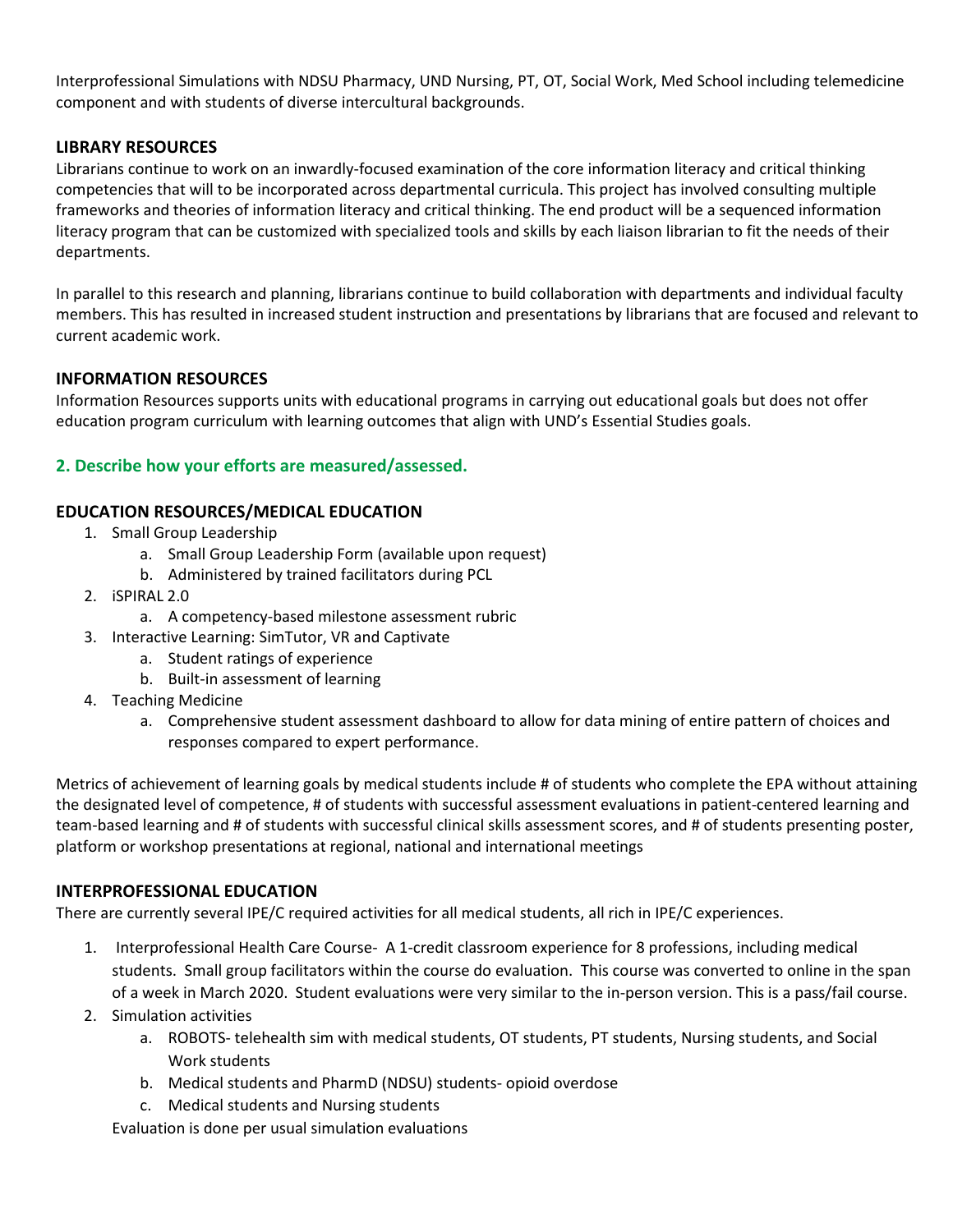- 3. Medical student/PharmD student "match". Individual students are matched to each other from each program to serve as each other's consultant through their education program. Evaluations are made on reflection by students and faculty.
- 4. IPE elective was rolled out in January 2021. A few students have taken this elective. Evaluation will be the same as other electives.
- 5. In addition, Interprofessional Student Community-based Learning Experiences (ISCLE) and the Global Health electives will promote intercultural knowledge and skills. Geriatrics is also implementing community experiences and clerkship that are purposefully interprofessional.

Ultimately, the competency checklist/identify and capture/point system will allow students to build a progressive and layered interprofessional portfolio across Phases 1, 2, and 3, which improves our ability to meet Element 7.9 in the LCME accreditation documents.

# **OFFICE OF MEDICAL PROGRAM ACCREDITATION AND QUALITY IMPROVEMENT**

The effort to evaluate the how the medical education program is meeting its expectation to teach the skills listed above is undertaken by the work of the Education Standards Review Committee (EASRC). This faculty committee resides within the Office of Medical Accreditation (OMA) and reports its findings to the Dean's Quality Improvement Panel (DQIP). EASRC uses a number of instruments to help determine how well the medical program is accomplishing its educational goals and accreditation expectations. Some of those instruments include the LCME data collection instrument (DCI), the AAMC Graduate Questionnaire (GQ), the Independent Student Analysis (ISA) and the SMHS medical student annual survey.

# **SIMULATION**

Qualtrics surveys to all students participating After Action meetings for faculty/staff to debrief events Summative testing of students

#### **LIBRARY RESOURCES**

Within the medical education curriculum, individual librarian sessions are evaluated for student satisfaction and knowledge questions are included on multiple choice exams. Librarians working with other departments are gathering information assessment data following some sessions.

# **3. How were the data analyzed and what were the outcomes?**

# **EDUCATION RESOURCES/MEDICAL EDUCATION**

- 1. Small Group Leadership
	- b. Four years of data collected have been collected on this initiative.
	- c. We analyzed data from the first and second years and found that students are indeed at novice levels at the start and that they achieve mastery by the end of the first year. These patterns have been replicated each year and ongoing analysis is no longer required.
	- d. We made incremental adjustments to the form to improve ease of use and compliance
- 2. iSPIRAL 2.0
	- a. This form was redesigned in and implemented beginning in July of 2020.
	- b. Data indicate that faculty are able to complete the form more easily and that the data are more valid and reliable than the past version. Analysis is still underway.
	- c. This form is used for formative evaluation to help students improve in each area and analysis is not routinely conducted for that reason.
- 3. Interactive Learning: SimTutor, VR and Captivate
	- a. Multiple simulations were built by the MD program and are highly effective.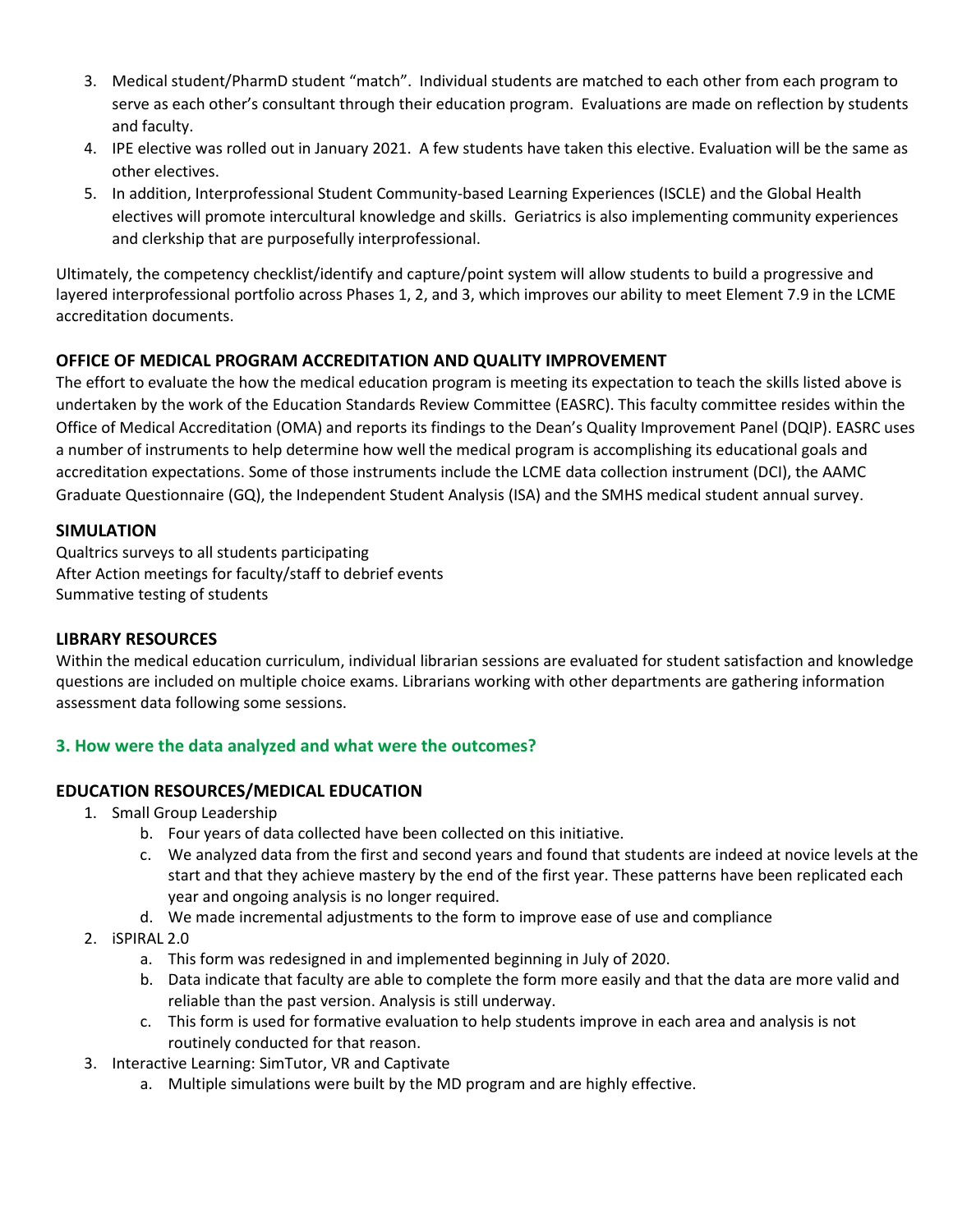- b. Students reported that the tool was a very important addition to the curriculum and that they wanted many more simulations like it. Benefits included personalized feedback, multiple practice opportunities, time to reflect, process, and integrate learning into cognitive processes.
- c. MLS has built multiple modules to support laboratory education, and will be creating modules on professionalism
- d. Additional programs are now exploring building new simulations for their students.
- e. The Captivate Epipen training will be ported to SimTutor this year.
- f. The video production studio will be implemented to allow faculty to create media for SimTutor and VR applications
- 4. Teaching Medicine
	- a. These cases have been entered into the tool and piloted with one class of students
	- b. Students report high value in these cases and they will be expanded in the curriculum moving forward
	- c. Data will be collected and analyzed and reported next year.

# **INTERPROFESSIONAL EDUCATION**

The Interprofessional Health Care Course is pass/fail. It is a requirement for medical students. Student evaluations of the course are collected. A majority of students (80-85%) from all professions rate several parameters typically in the "agree" or "strongly agree" categories. These can be produced upon request. We have had some students take the IPE elective; this is evaluated per the usual elective assessment process.

See #4 for proposed Identify and Capture/point system/badging proposal for identifying IPE/C across Phases 1, 2, and 3. There have been delays due to the pandemic and ongoing "fine tuning" of Curriculum 2.0. We are working closely with teaching and learning faculty. Planned launch upon approval will be AY 2022-23.

# **OFFICE OF MEDICAL PROGRAM ACCREDITATION AND QUALITY IMPROVEMENT**

Even though ISA data shows that our students are generally satisfied, GQ national benchmarking data demonstrates that our students feel less prepared to care for patients different than themselves at less than the 10<sup>th</sup> percentile nationally.

# **SIMULATION**

Staff member gathers all Qualtrics data, compiles and puts into document for all faculty and staff to review. Information used to make appropriate changes/improvements to sessions.

# **LIBRARY RESOURCES**

To date, Library Resources has not analyzed assessment data in a formal way.

# **4. Describe how your unit will implement any further changes and what barriers may exist.**

# **EDUCATION RESOURCES/MEDICAL EDUCATION**

- 1. Small Group Leadership
	- a. The program has become a mandatory part of promotion decisions in the curriculum from Unit 4 to Unit 5.
	- b. Students who are not judged competent to lead group discussions by the end of Unit 4 are able to begin Unit 5 but must remediate during that Unit. There have been no failures of this program to date.
- 2. iSPIRAL 2.0
	- a. Baseline data for students may be analyzed and compared over time to see whether students achieve the desired competency, , but as the form is used for formative evaluation, this analysis is not done annually.
	- b. Discussions are ongoing about whether the form may become a part of promotion criteria and used as evidence of achievement of related program competencies too which it has already been linked.
- 3. Interactive Learning: SimTutor, VR and Captivate
	- a. A proposal to adopt SimTutor for the MD program, the MLS program, the PA program, and the Nursing program (through shared cost) was funded and implemented.